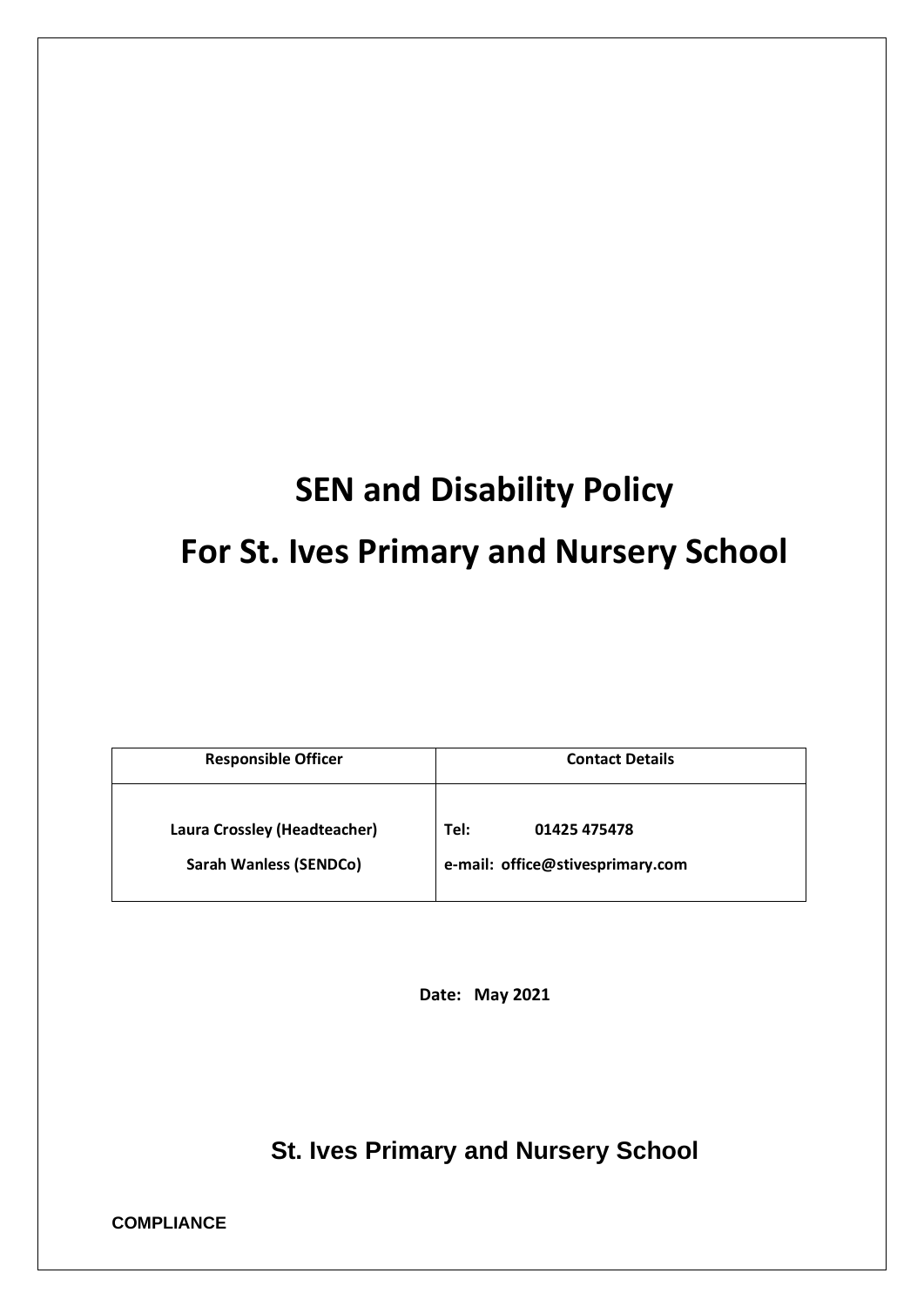This policy complies with the statutory requirement laid out in the SEND Code of Practice: 0 to 25*(January 2015)*, and has been written with reference to the following guidance and documents:

- Equality Act 2010: Advice for schools *(DfE May 2014)*
- SEND Code of Practice 0 to 25 (2015)
- Schools SEN Information Report Regulations (2014)

# **SPECIAL EDUCATIONAL NEEDS AND DISABILITY – SCHOOL INFORMATION**

The Headteacher has overall responsibility for Special Educational Needs and Disability in St. Ives Primary and Nursery School.

The designated teacher responsible for coordinating SEND provision for children/young people is: Sarah Wanless. This person is a member of the Senior Leadership Team.

The person co-ordinating the day to day SEND for children/young people at St. Ives First School is: Sarah Wanless who can be contacted through the school office.

The Governors with oversight of the arrangements for SEN and disability are Mrs Jan Roper and Mrs Ruth Butcher.

The school ensures that all pupils in the school are equally valued by providing a broad and balanced curriculum that can be accessed by all learners regardless of need or ability therefore ensuring that we meet the needs of all learners within the school. We value high quality teaching for all learners and actively monitor the teaching and learning in the school.

This policy was developed in conjunction with parents and governors

# **AIMS AND OBJECTIVES**

At St. Ives Primary School, we have high aspirations for all children identified as having SEND in our school. We strive to ensure that all children achieve their best, that they become confident individuals living fulfilling lives, and make a successful transition into adulthood, whether into employment, further or higher education or training.

#### AIMS

- To create an atmosphere of encouragement, acceptance, respect of achievements and sensitivity to individual needs, in which all children can thrive.
- To identify at an early age, individuals who need extra help and support.
- To enable each child to take part and contribute fully to school life.
- To develop individuals' self-esteem.
- To provide access to and progression within the curriculum.
- To involve children in planning to address and monitor their special educational needs and or disability.
- To work in partnership with parents to support children's learning and health needs.
- To provide quality training for staff that suggests strategies that help them to support children with special educational needs and disability.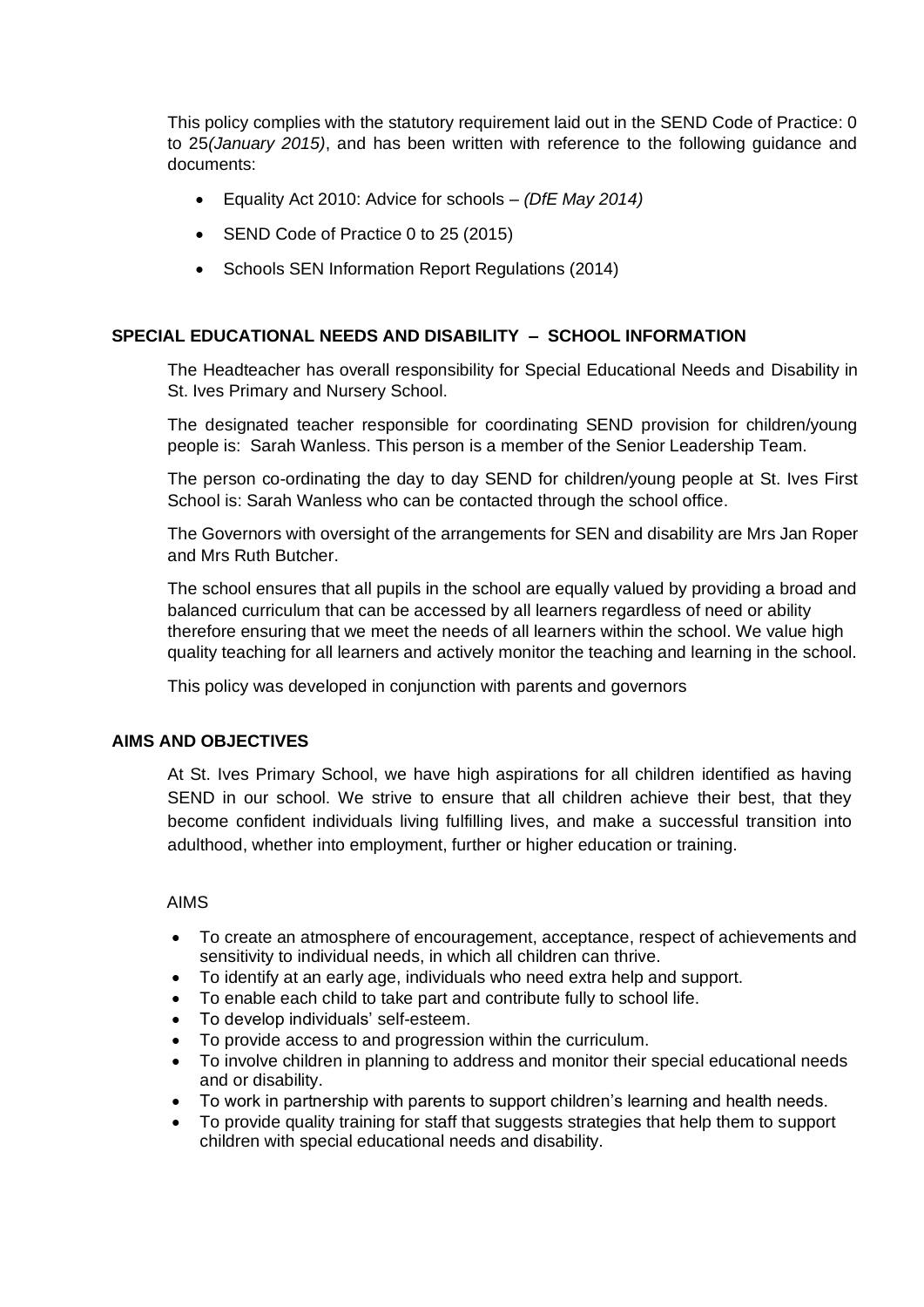## **OBJECTIVES**

- To identify and provide for children who have special educational needs and additional needs
- To work within the guidance provided in the SEND Code of Practice, 2015
- To operate a "whole child, whole school" approach in the management and provision of support for children with special educational needs or disability
- To employ a Special Educational Needs Co-ordinator (SENDCo) who will work within the bounds of the SEN Inclusion Policy
- To provide support and advice to all staff who work with children with special educational needs.

# **ROLES AND RESPONSIBILITIES**

The Governing body will exercise their duty and have regard to the Children and Families Act 2014 and the Equality Act 2010. This will include ensuring that St. Ives Primary School arrangements supporting disability and medical conditions, equality, school and SEND information pertinent to the SEND Policy are published. The SENDCo and SEN governors meet once a term in order to discuss and review SEN practice and policy.

The key responsibilities of the SENDCo at St. Ives Primary School are:

- Overseeing the day-to-day implementation of the school's SEND policy
- Coordinating provision for children with SEND
- Advising on the graduated approach to providing SEND support
- Liaising with parents of pupils with SEND
- Liaising with early years' providers, other schools, educational psychologists, health and social care professionals, and independent or voluntary bodies
- Being a key point of contact with external agencies, especially the local authority and its support services
- Liaising with potential next providers of education to ensure that children and their parents are informed about options and a smooth transition is planned
- Working with the Headteacher and school governors to ensure that the school meets its responsibilities under the Equality Act (2010) with regard to reasonable adjustments and access arrangements
- Ensuring that the school keeps the records of all pupils with SEND up to date

# **ADMISSION ARRANGEMENTS**

St. Ives Primary and Nursery School uses the local authority arrangement for School Admissions. The agreement is mindful of national requirements supporting all children, including those who are disabled, in a fair and non-discriminatory way, when securing admission to school. In addition to this, the school makes appropriate reasonable adjustments to accommodate those who are disabled. Where adaptations are required to support physical or medical needs, St. Ives Primary and Nursery School liaises with the local authority, health services and parents / carers to ensure that appropriate arrangements are made to meet individual medical conditions. More information can be found in the Local Offer information held on the local authority's website.

# **FACILITIES FOR THOSE WITH SPECIAL EDUCATIONAL NEEDS / DISABILITY**

The school has an Accessibility Plan that is monitored, reviewed and reported upon annually to the Governing Body in compliance with legal requirements. We are mindful of the duties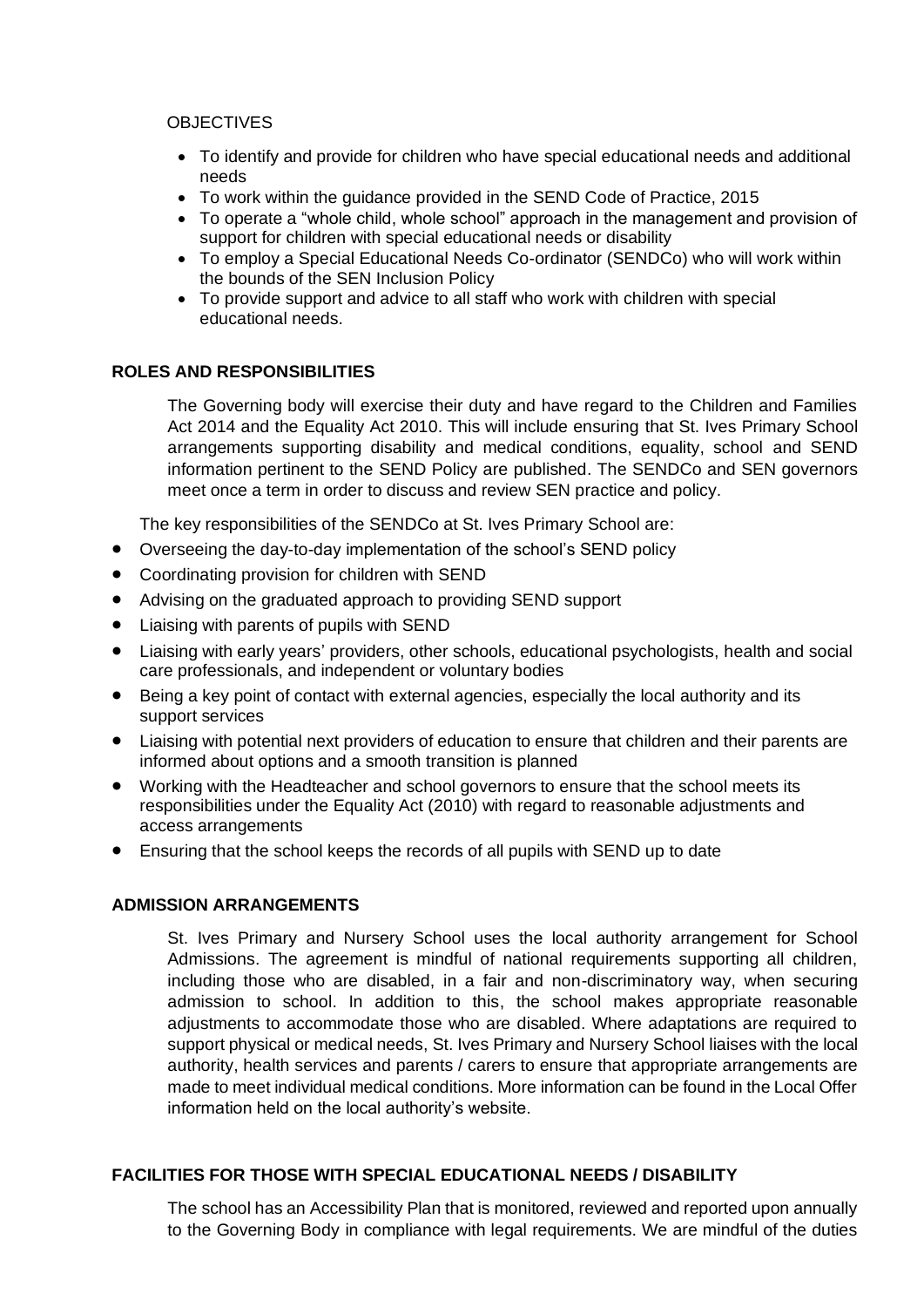under the Equality Act 2010 as amended in September 2012 to provide Auxiliary Aids and Services where appropriate as detailed in 'The Equality Act 2010 and schools – *(May 2014)*'. We comply with the requirement to support children with disability as defined by the Act.

The school has a range of specialist SEND facilities in place.

- Physical environments (lighting, wheelchair access, wheelchair accessible toilet)
- Assistive technology
- Increased access to the curriculum and assistance during examinations
- School transport

# **SEND INFORMATION AND LOCAL OFFER**

The school website holds information about SEND and specific information about how children with SEND are supported in the curriculum and around the school. We comply with the statutory requirement to publish SEND information as specified in paragraphs 6.79 to 6.83 of the SEND Code of Practice: 0 to 25. This information is kept under review and updated regularly in liaison with parents / carers, governors and staff.

We publish further information about our arrangements for identifying, assessing and making provision for children with SEND on the local authority's website. This can be found at [www.dorsetforyou.com/local-offer](http://www.dorsetforyou.com/local-offer) using the search engine to find our school or other Dorset schools. The local offer website holds a directory of facilities and resources available from many services within Dorset.

## **IDENTIFYING SPECIAL EDUCATIONAL NEEDS**

The SEND Code of Practice: 0 to 25 *(January 2015)* identifies SEND under four broad areas of need (sections 6.28 to 6.35):

- i. Communication and Interaction.
- ii. Cognition and learning.
- iii. Social, emotional and mental health difficulties.
- iv. Sensory and/or physical needs.

Children may have needs in more than one category and we aim to ensure that individual plans match personal learning requirements.

St. Ives Primary and Nursery School staff use a wide range of tools to assess the amount and level of SEND support required. These include:

- Collecting a range of evidence through regular assessment, standardised tests and monitoring arrangements.
- The class teacher may try some strategies within class to support the child i.e. small group work; may recommend a specific intervention; or may draw upon other in school support. This will be carefully monitored for impact over a time limited period.
- Early discussion with parents or carers and pupils to collect information and to agree outcomes sought and next steps. This may also include medical information where appropriate or discussion around medical referral to a GP/Paediatrician/Optician etc.
- Seeking the child's view about areas for development or difficulties with accessing the curriculum if appropriate.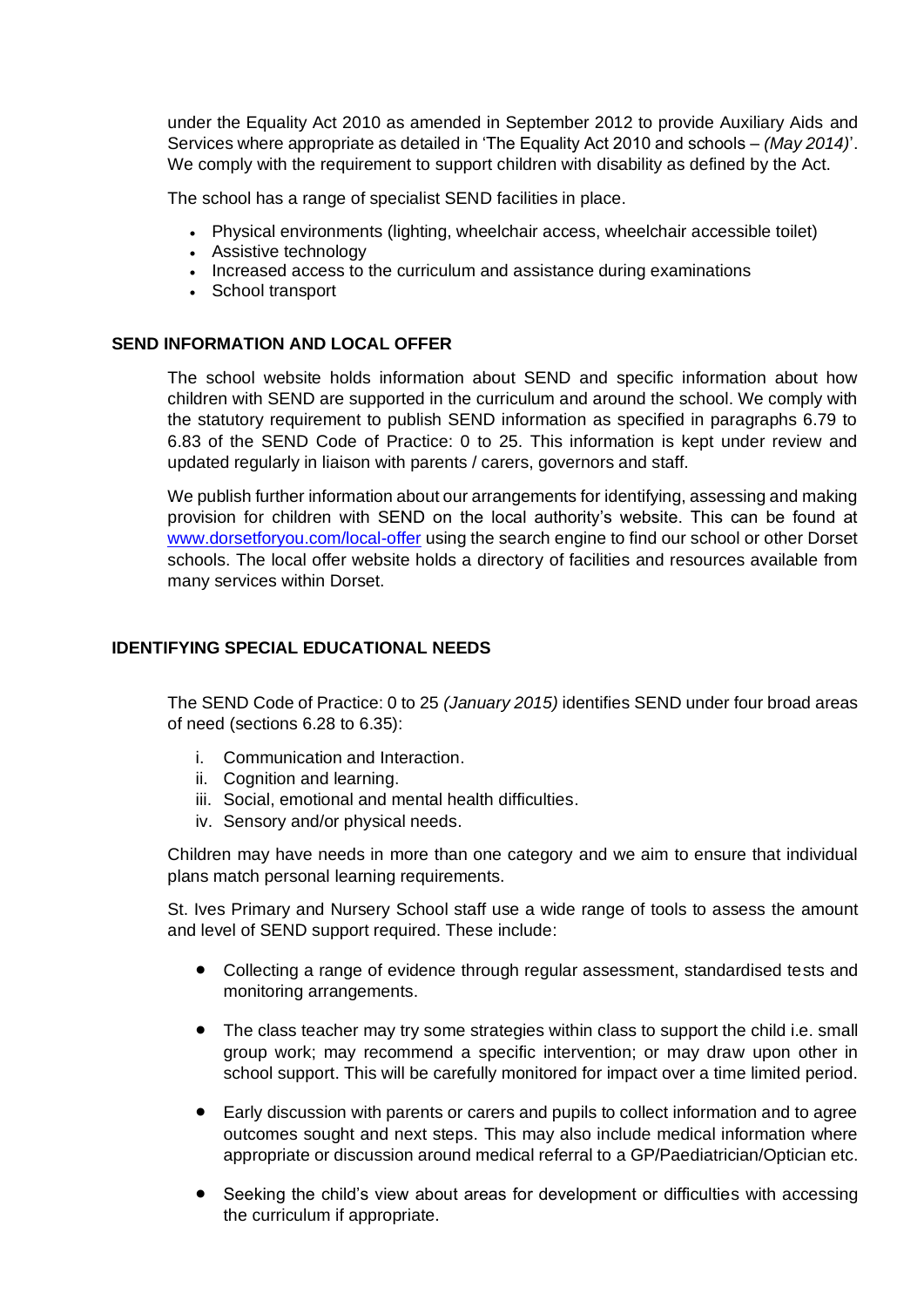If the evidence suggests that the child is not making expected progress, then the class teacher will consult with the SENDCo in order to decide whether additional and/or different provision is necessary.

Learning needs are managed either by using additional support or by having an Education, Health & Care Plan (EHCP). The majority of children with special education needs or disability will have their needs met by the school.

The teacher is responsible and accountable for the development and progress of the children in their class, including where they access support from Teaching Assistants or specialist staff.

High quality teaching, differentiated for individual children, is the first step in responding to children who have or may have learning needs. This is known as a 'graduated response'. The school regularly reviews the quality of teaching for all children, including those at risk of underachievement. Where it is clear that additional intervention is not resulting in progress, it is possible that a child may have special educational needs. If a child has been identified as having special educational needs a support plan will be put into place and the school will keep a careful record of this in order to monitor progress.

Where it is decided that a child does have SEND, the decision should be recorded in the school records and the child's parents / carers **must** be informed that special educational provision is being made.

The class teacher/SENCO will use the school's tracking system and comparative national data and expectations to monitor the level and rate of progress for children identified with SEND.

Staff monitor the progress of all children to identify those at risk of underachievement. We recognise that needs are sometimes affected by other factors which are not educational but nevertheless impact on learning. These are identified as far as possible and addressed appropriately using additional processes and other strategies.

Some examples of other influences upon progress:

- Attendance and punctuality
- Health and welfare
- English as an Additional Language
- Pupil Premium
- Looked After Children
- Service children
- Disability where there is no impact on progress and attainment.
- Behaviour where there is no underlying SEND
- Bereavement and family issues.

#### **MANAGING SEND CHILDREN IN OUR SCHOOL**

Where a child is identified as having SEND and or a disability, the school adopts a process of "Assess, Plan, Do, Review". This method is detailed in the SEND Code of Practice: 0 to 25 *(January 2015)* sections 6.45 to 6.56. The principle is firmly embedded in working closely with parents / carers and children to agree, action and monitor individual progress over time so that special educational needs for all children are addressed appropriately, effectively and with good outcomes.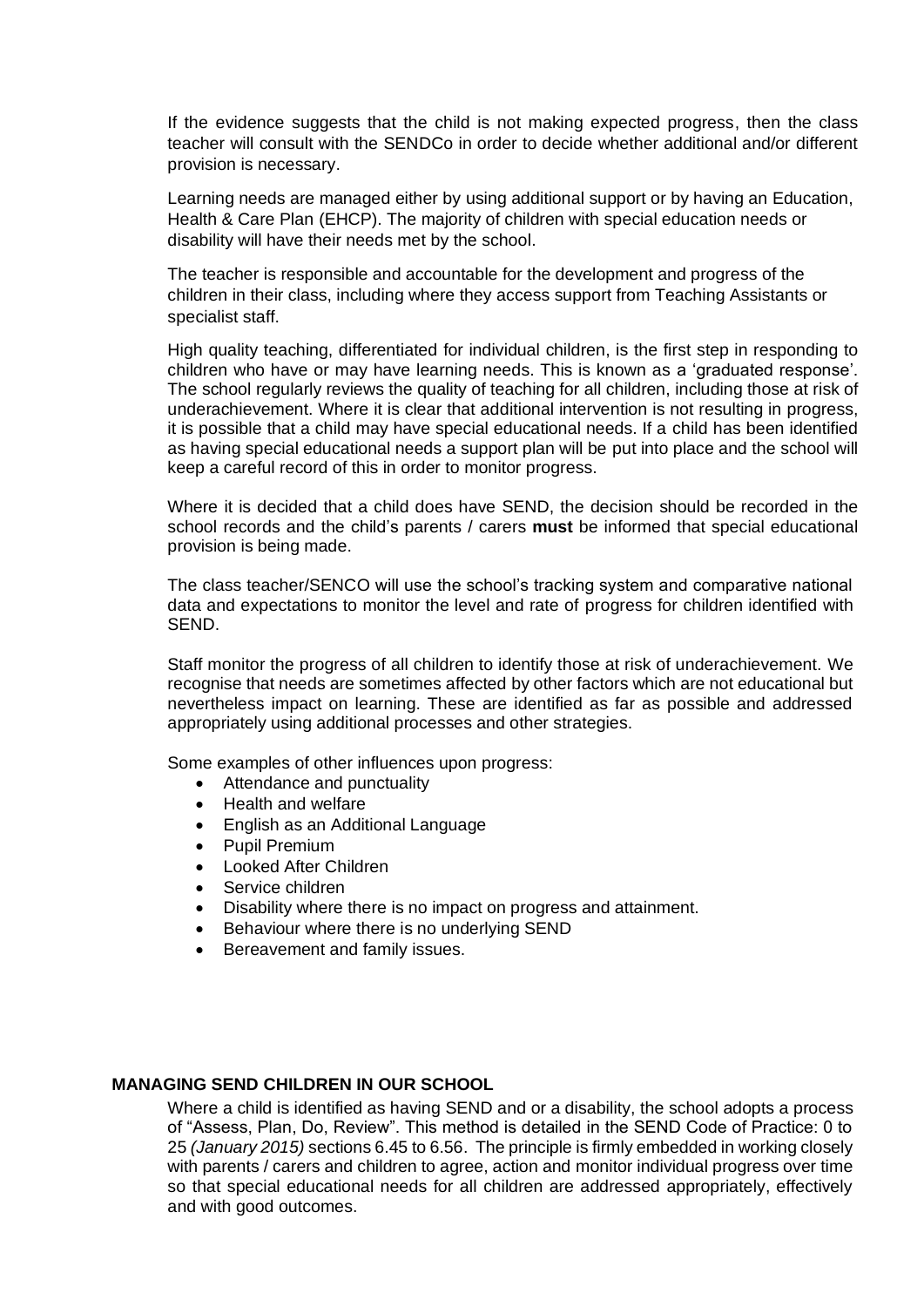**Assess**: After initial assessment detailed in early identification the class teacher and the SENDCo carry out an analysis of the child's needs in order to identify key barriers to learning. This draws on all previous knowledge and assessment of the child. This includes any concerns raised by the parent/carer or child and, if relevant, any advice from external agencies.

**Plan**: This assessment profile (based on the above) forms the basis of a Provision Map (that details the additional or different provision) by the class teacher and SENDCo and is recorded on an Individual Support Plan. These plans are then reviewed termly, unless outcomes are clearly met before the next review date. These will be discussed at parent/carer consultation meetings during the Autumn and Spring Term and at an additional meeting at the end of the school year. Progress meetings can also be held outside of those timetabled at the request of either school or parents/carers.

**Do**: The agreed plan is put into place and work towards the outcomes is begun. This might include class accommodations, interventions and/or strategies or programmes suggested from external agencies. Parents/carers are encouraged to support and resources sent home when appropriate. The class teacher works closely with any teaching assistants or specialist staff involved, to plan and assess the impact of support and interventions and how they can be linked to classroom teaching. The SENDCo is available to support the teacher, parents/carers and the child where necessary to help ensure a clear outcome based approach.

**Review**: Support plans are reviewed termly to see if progress towards outcomes has occurred. These are discussed at Parents' evenings or meetings to review progress based on data from class teacher assessment and impact of intervention work. Progress is measured against baseline assessment. Results of reviews then feed into next round of assessment by providing details of progress to meet set outcomes and can help to build up a more specific picture of strengths and areas for development.

# **MONITORING AND EVALUATION OF SPECIAL EDUCATIONAL NEEDS & DISABILITY**

If a child has a statement or EHC plan in place progress is monitored during an Annual Review meeting that celebrates successes and carefully reviews outcome based actions. It provides a specific action plan to inform the outcomes for the following year.

Communication with parents is actively encouraged through an open door policy. Parents' consultations happen several times a year, but parents/carers are encouraged to contact either class teachers or the SENDCo with any concerns or questions at any time of year, particularly with regard to any child on the SEND register. The SENDCo is available to support staff in identifying needs, completing referrals and discussing the process with parents / carers.

The Governing Body receive regular reports on SEND within the school and the Governor with responsibility for SEND attends termly meeting with the SENDCo.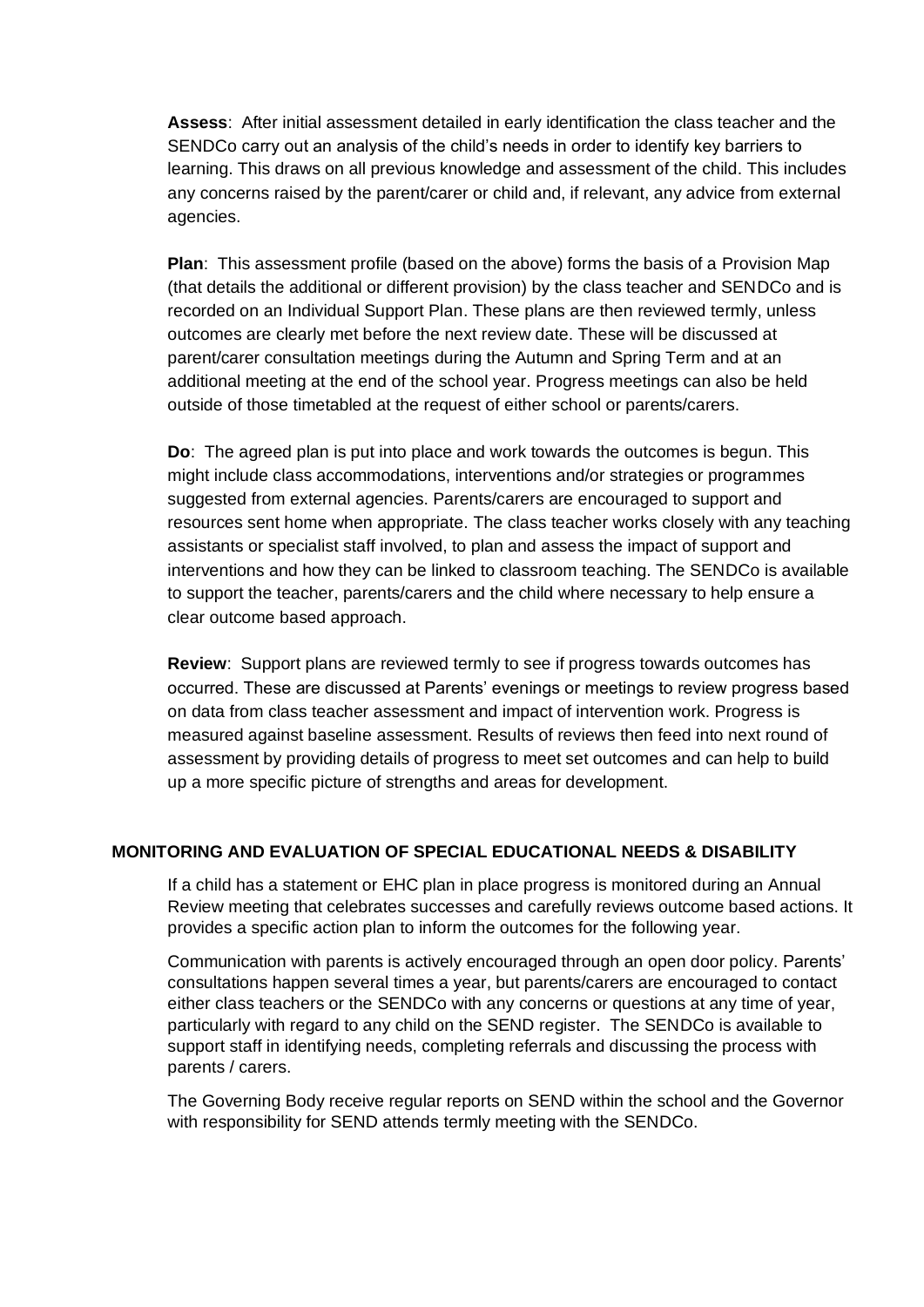#### **COMING OFF THE SEND RECORD**

A child will be removed from the SEND Record if it is deemed that they have made sufficient progress over a period of time and are able to access the curriculum successfully. It is possible that some children may require support for particular aspects of their learning which may be due to their underlying learning issues. All children will be monitored and their progress tracked so that staff will be alerted to potential learning issues. For some children it is possible that they will dip in and out of additional support throughout their school experience; parents will be consulted at each stage if support is provided or when it will cease.

A child with an EHC Plan will follow the statutory guidance for ceasing of this as set out in the Code of Practice. This is determined by the local authority where a child no longer requires the special education provision as specified in the EHC Plan.

However, a child's progress will continue to be monitored by using the school's tracking systems.

## **STORING AND MANAGING INFORMATION**

All data including data stored electronically is subject to Data Protection law.

All paper records will be held in line with the school's policy/protocol on security of information.

## **SUPPORTING CHILDREN WITH MEDICAL CONDITIONS**

St. Ives Primary and Nursery School will work within the statutory guidance, 'Supporting Pupils at School with Medical Conditions' – *(DfE April 2014).* We will comply with the duties specified under the Equality Act 2010. We recognise that provisions relating to disability must be treated favourably and that the school is expected to make reasonable adjustments in order to accommodate children who are disabled or have medical conditions. (See policy on "Supporting children at school with medical conditions".)

## **TRANSITION ARRANGEMENTS**

St. Ives Primary and Nursery School is committed to ensuring that parents / carers have confidence in the arrangements for children on entry to our school, in the year to year progression and at the point of exit and transition to the next school. Staff will discuss these arrangements with parents / carers and agree the information that should be passed to the next phase of education.

## **TRAINING AND RESOURCES**

Training needs are identified through a process of analysis of need for both staff and children as and when required. The school actively seeks out appropriate training and support to enable all staff to improve the teaching and learning of all pupils, including those with SEND. This will include whole school training on SEND issues or individual training for a more specific need. Governors are also offered training through Governor Services.

The SENDCo will provide information on specific needs for new staff.

Additional training may also be arranged to support specific medical needs and will be arranged in conjunction with medical professionals.